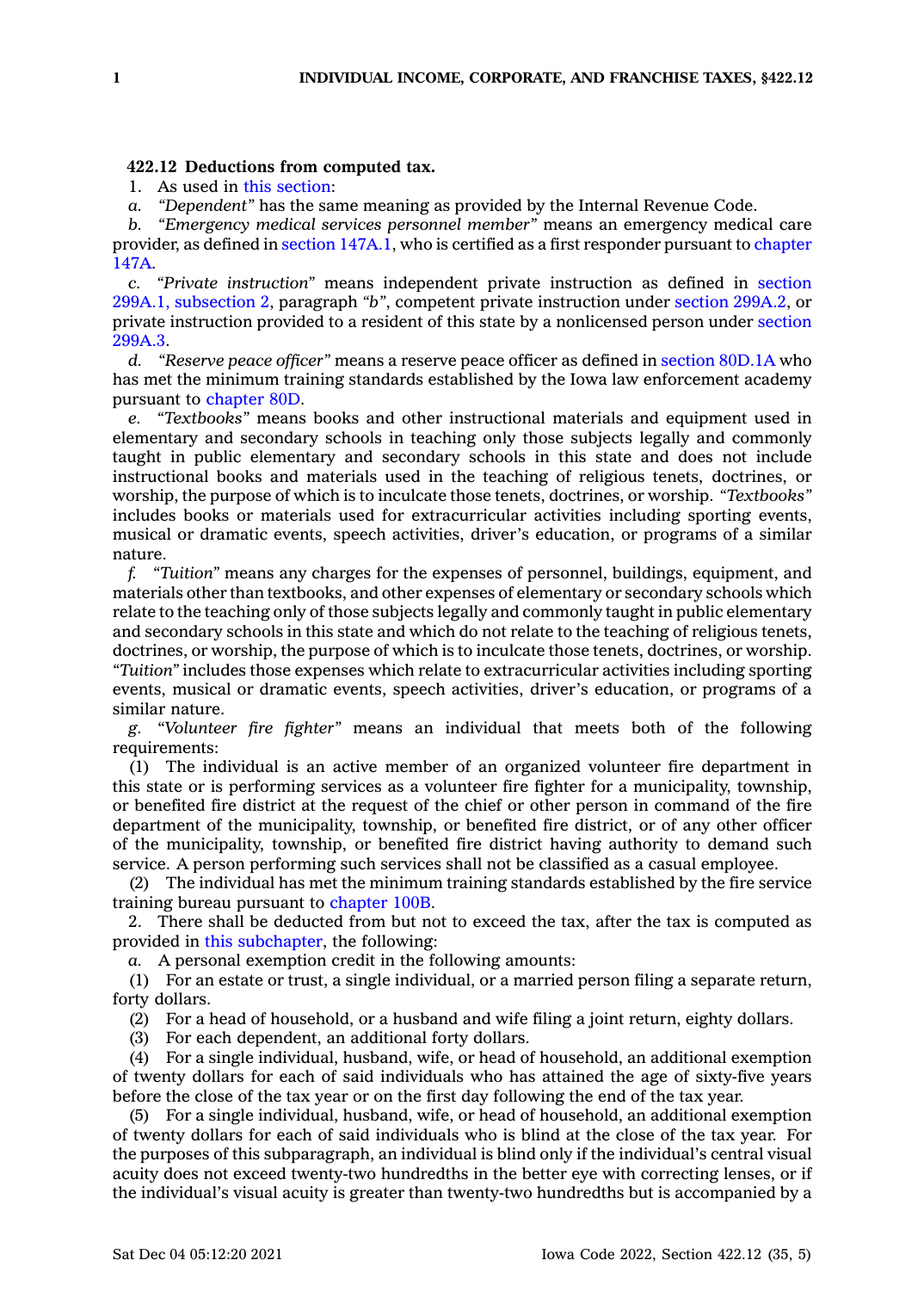limitation in the fields of vision such that the widest diameter of the visual field subtends an angle no greater than twenty degrees.

*b.* A tuition credit equal to twenty-five percent of the first two thousand dollars which the taxpayer has paid to others for each dependent in grades kindergarten through twelve, for tuition and textbooks of each dependent who is receiving private instruction or who is attending an elementary or secondary school situated in Iowa, which school is accredited or approved under section [256.11](https://www.legis.iowa.gov/docs/code/256.11.pdf), which is not operated for profit, and which adheres to the provisions of the federal Civil Rights Act of 1964 and [chapter](https://www.legis.iowa.gov/docs/code//216.pdf) 216. Notwithstanding any other provision, all other credits allowed under this [subsection](https://www.legis.iowa.gov/docs/code/422.12.pdf) shall be deducted before the tuition credit under this paragraph. The department, when conducting an audit of <sup>a</sup> taxpayer's return, shall also audit the tuition tax credit portion of the tax return.

*c.* (1) A volunteer fire fighter and volunteer emergency medical services personnel member credit equal to two hundred fifty dollars to compensate the taxpayer for the voluntary services if the volunteer served for the entire tax year. A taxpayer who is <sup>a</sup> paid employee of an emergency medical services program or <sup>a</sup> fire department and who is also <sup>a</sup> volunteer emergency medical services personnel member or volunteer fire fighter in <sup>a</sup> city, county, or area governed by an agreement pursuant to [chapter](https://www.legis.iowa.gov/docs/code//28E.pdf) 28E where the emergency medical services program or fire department performs services, shall qualify for the credit provided under this paragraph *"c"*.

(2) If the taxpayer is not <sup>a</sup> volunteer fire fighter or volunteer emergency medical services personnel member for the entire tax year, the maximum amount of the credit shall be prorated and the amount of credit for the taxpayer shall equal the maximum amount of credit for the tax year, divided by twelve, multiplied by the number of months in the tax year the taxpayer was <sup>a</sup> volunteer. The credit shall be rounded to the nearest dollar. If the taxpayer is <sup>a</sup> volunteer during any part of <sup>a</sup> month, the taxpayer shall be considered <sup>a</sup> volunteer for the entire month. If the taxpayer is <sup>a</sup> volunteer fire fighter and <sup>a</sup> volunteer emergency medical services personnel member during the same month, <sup>a</sup> credit may be claimed for only one volunteer position for that month.

(3) The taxpayer is required to have <sup>a</sup> written statement from the fire chief or other appropriate supervisor verifying that the taxpayer was <sup>a</sup> volunteer fire fighter or volunteer emergency medical services personnel member for the months for which the credit under this paragraph *"c"* is claimed.

*d.* (1) A reserve peace officer credit equal to two hundred fifty dollars to compensate the taxpayer for services as <sup>a</sup> reserve peace officer if the reserve peace officer served for the entire tax year.

(2) If the taxpayer is not <sup>a</sup> reserve peace officer for the entire tax year, the maximum amount of the credit shall be prorated and the amount of credit for the taxpayer shall equal the maximum amount of credit for the tax year, divided by twelve, multiplied by the number of months in the tax year the taxpayer was <sup>a</sup> reserve peace officer. The credit shall be rounded to the nearest dollar. If the taxpayer is <sup>a</sup> reserve peace officer any part of <sup>a</sup> month, the taxpayer shall be considered <sup>a</sup> reserve peace officer for the entire month.

(3) If the taxpayer is <sup>a</sup> reserve peace officer during the same month as the taxpayer is <sup>a</sup> volunteer fire fighter or volunteer emergency medical services personnel member, as defined in this [section](https://www.legis.iowa.gov/docs/code/422.12.pdf), <sup>a</sup> credit may be claimed for only one position for that month under either paragraph *"c"* or this paragraph *"d"*.

(4) The taxpayer is required to have <sup>a</sup> written statement from the chief of police, sheriff, commissioner of public safety, or other appropriate supervisor verifying that the taxpayer was <sup>a</sup> reserve peace officer for the months for which the credit under this paragraph *"d"* is claimed.

3. For the purpose of this [section](https://www.legis.iowa.gov/docs/code/422.12.pdf), the determination of whether an individual is married shall be made in accordance with section 7703 of the Internal Revenue Code.

[C35, §6943-f12; C39, §**6943.044;** C46, 50, 54, 58, 62, 66, 71, 73, 75, 77, 79, 81, §422.12]

83 [Acts,](https://www.legis.iowa.gov/docs/acts/1983/CH0179.pdf) ch 179, §9, 10, 22; 84 Acts, ch [1305,](https://www.legis.iowa.gov/docs/acts/84/CH1305.pdf) §32; 86 Acts, ch [1236,](https://www.legis.iowa.gov/docs/acts/86/CH1236.pdf) §6, 7; 86 Acts, ch [1241,](https://www.legis.iowa.gov/docs/acts/86/CH1241.pdf) [§15](https://www.legis.iowa.gov/docs/acts/86/CH1241.pdf); 87 [Acts,](https://www.legis.iowa.gov/docs/acts/87/CH0233.pdf) ch 233, §494; 88 Acts, ch [1028,](https://www.legis.iowa.gov/docs/acts/88/CH1028.pdf) §22, 23; 89 [Acts,](https://www.legis.iowa.gov/docs/acts/89/CH0296.pdf) ch 296, §42; 90 Acts, ch [1248,](https://www.legis.iowa.gov/docs/acts/90/CH1248.pdf) [§9](https://www.legis.iowa.gov/docs/acts/90/CH1248.pdf); 91 [Acts,](https://www.legis.iowa.gov/docs/acts/91/CH0159.pdf) ch 159, §13; 95 [Acts,](https://www.legis.iowa.gov/docs/acts/95/CH0206.pdf) ch 206, §2, 4; 96 Acts, ch [1168,](https://www.legis.iowa.gov/docs/acts/96/CH1168.pdf) §2, 3; 98 Acts, ch [1177,](https://www.legis.iowa.gov/docs/acts/98/CH1177.pdf) §7 – [10](https://www.legis.iowa.gov/docs/acts/98/CH1177.pdf); 2006 Acts, ch [1158,](https://www.legis.iowa.gov/docs/acts/2006/CH1158.pdf) §21; 2007 [Acts,](https://www.legis.iowa.gov/docs/acts/2007/CH0161.pdf) ch 161, §21, 22; 2009 [Acts,](https://www.legis.iowa.gov/docs/acts/2009/CH0133.pdf) ch 133, §140; 2012 [Acts,](https://www.legis.iowa.gov/docs/acts/2012/CH1103.pdf) ch